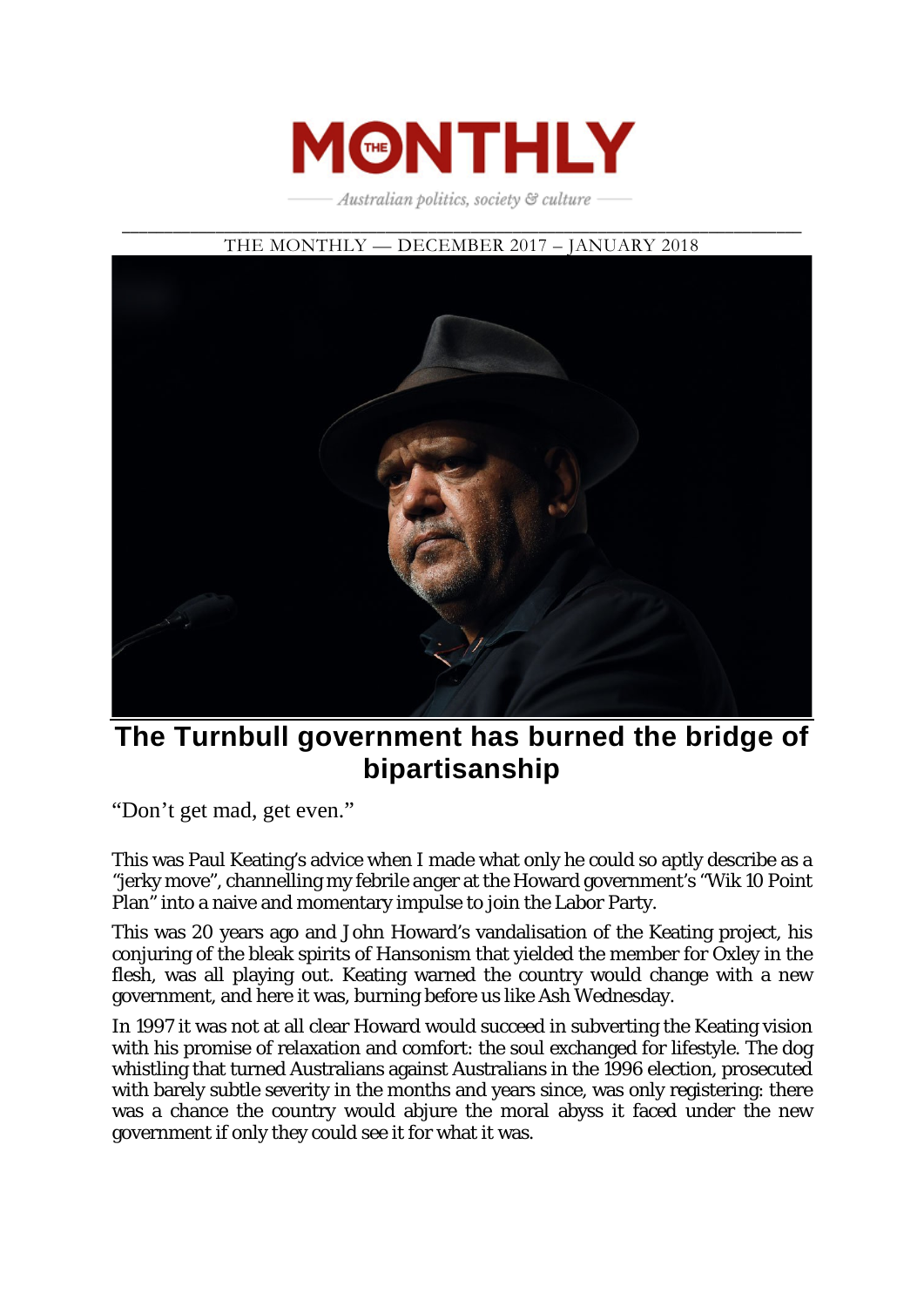But Kim Beazley's failure to face the Howard project and Labor's renunciation of Keating – which it maintained for the next decade – cruelled the 1998 campaign. Beazley came close but he should have won.

Howardism needed to be stopped from taking hold of the nation. It was not, and Howard's prime ministership went on to define this country in the 20 years since. In the wake of the defeat of Wik, with Brian Harradine's betrayal in the Senate in 1998 – advised by Frank Brennan and Catholic lawyers intent upon saving blackfellas from a "race election" – Beazley's defeat left only deep despair.

In the early days of the post-1996 insurgency, Howard described me as an "ALP man". He was wrong. I was in truth a Keating man. I was a disciple of the 24th prime minister's vision for Australia, the fundamental contours of which remain vivid and valid to me today.

If we are not the country Gough Whitlam and Keating urged us to be – independent, reconciled, confident, creative people fully realising their talents, a true commonwealth with an economy that serves its people – then what and who are we?

In 1999 I shed my partisanship because I decided Beazley and post–Keating Labor would not dislodge Howard after the 1998 defeat. I sublimated my grief over the change overwhelming the country. I understood as the new order the now almost weekly manifestations of officially sanctioned bigotry and obscurantism. In the face of the history wars and the interminable war against political correctness (ignoring Robert Hughes' original identification of the other PC peddled by the right: patriotic correctness), I fell silent.

Can we now believe the country feted former communist and Pol Pot sympathiser Keith Windschuttle as a public intellectual, let alone national historian? And people like former Labor minister Gary Johns who came to be fonts of policy and political wisdom when they were such failures in the real game? They should have slunk off into befitting obscurity.

It was an era when political leaders were routinely strong against the weak, and weak against the strong. There were shades of Joh Bjelke-Petersen's cruel premiership of my home state of Queensland in my youth, when kicking the black dog was not even politics, just sport.

All of this I felt keenly, and like almost everyone I suppressed any temptation to say something. The abuse of blackfellas went largely unanswered.

But the hegemony of the Howard era intimidated contrary voices into near silence. The Keating project was exenterated all over the nation. Keating was pariah number one – not least to his former party who declined to mention his name.

This was my state of mind in 1999. First, I thought it useless to be partisan with a Labor Party in severe regression. The party John Button later described in his excoriating 2002 *Quarterly Essay* 'Beyond Belief' was a pallid shadow of its former glory. Second, I developed a theory that some battles are 51% battles – when partisan agendas are prosecuted through the government of the day, and reform is steered through parliament by force of numbers. The *Native Title Act 1993* was a classic example of the 51% battle. Others – such as constitutional amendment requiring "a majority of voters in a majority of the states" – are 90% battles. These require bipartisanship. This led to a third conviction, gained from Dick Morris' account in *Behind the Oval Office* of the 1996 Clinton comeback: on some issues Nixon has to go to China.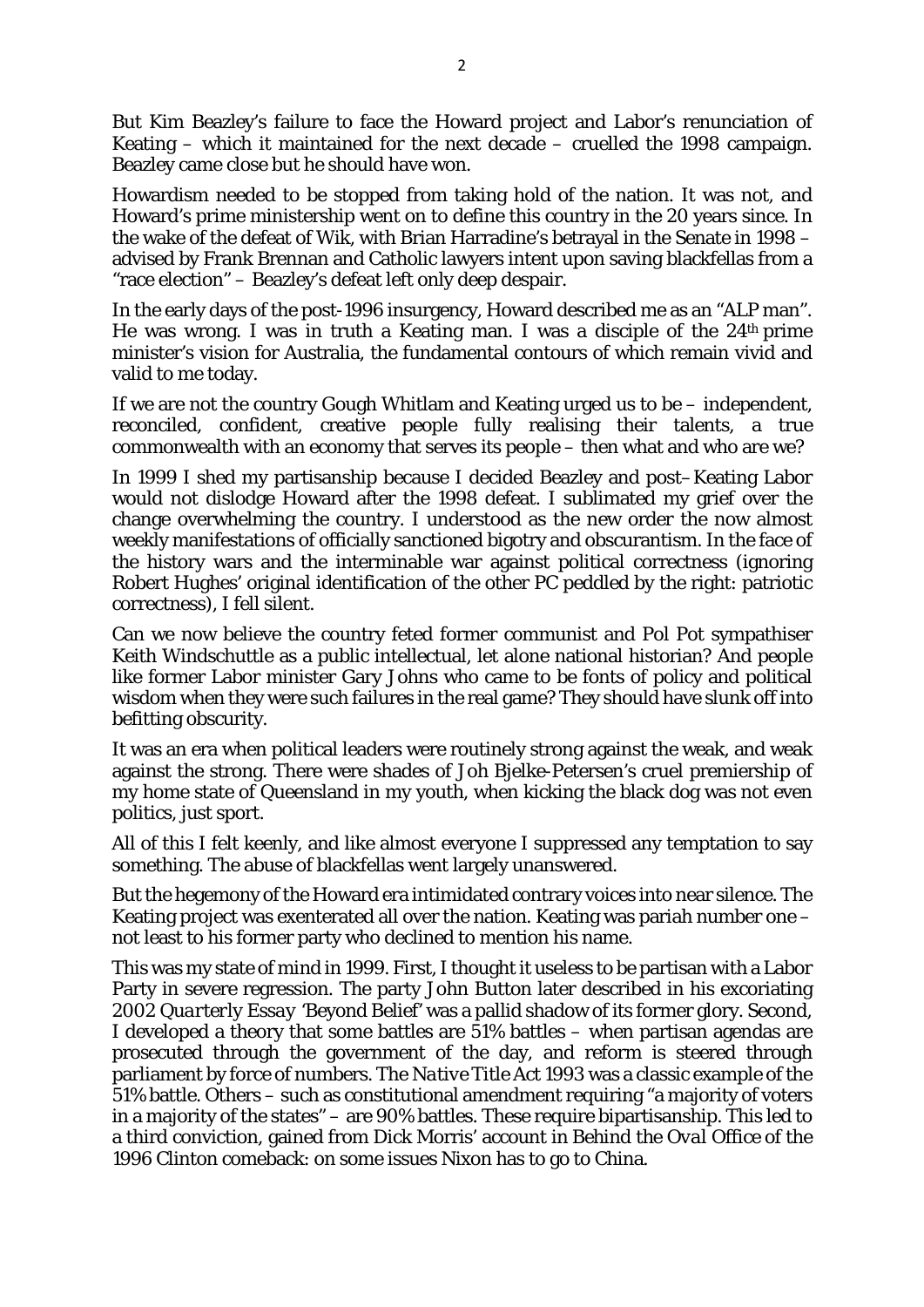Aboriginal reconciliation (to use the omnibus if ambiguous term) was a progressive, leftist issue, by definition anathema to the right, which would need a leader of the right to go to China, so to speak.

Bill Clinton's and Tony Blair's triangulation political strategy underpinned the socalled Third Way adopted by social democratic parties across the globe in the 1990s – also attempted but miserably executed by Mark Latham in his brief what-the-fuckwas-Labor-thinking period as leader in the early 2000s – but Hawke and Keating were its originators. Stepping to the centre and pushing their opponents further and further right was the Labor two-step in the 1980s and early 1990s. Keating has since come to describe his political orientation in retrospect as the radical centre. He is correct. The Australian Labor Party in government held the commanding heights when it cleaved the radical centre. Keating was the radical centre's most astute navigator and relentless captain.

Pursuit of the radical centre necessitated transcending the left–right polarity in Indigenous affairs, the one policy zone that most concerned me then. This was my theoretical framework.

Looking back, I am astounded at the pragmatism and discipline I mustered in giving voice and life to my convictions about bipartisanship and the radical centre. Notwithstanding the shitstorm of opprobrium from the left. I have never been an opportunist. My detractors allege otherwise, but this was for me all about the long game. The long game of trying to get good-willed Australians from across the political and cultural divide to support ambitious Indigenous reform in the radical centre.

On Thursday, 26 October 2017, with his rejection of the Uluru Statement from the Heart, Malcolm Turnbull burned the bridge of bipartisanship and my long game – a 17-year odyssey – ended. There will be those who will say "but you were not realistic" and others who will say "we told you so". Schadenfreude and pity-your-foolishness abound.

When Howard's reign finally ended in November 2007, Keating said he felt like he had to take a shower. This month, belatedly, I had a bitter cold shower with the harshest old scrubbing brush and a long yellow slab of Sunlight soap, finally shedding the grease and grime of a long and dirty experiment that failed.

This essay is not history. It does not purport to tell the story of our people's struggle in any objective way or with a wide lens. Rather it is a handheld camera account of a personal journey, the only story I can tell – with full apologies – from my point of view. It is jaundiced and self-referential, but it may explain some things.

## **It was a close-run thing**

Renee Viellaris from the *Courier-Mail* broke the leak on the cabinet's rejection of its own Referendum Council's recommendation: that the Constitution be amended to establish an Indigenous voice to the parliament. This was early in the morning of Thursday, 26 October. Viellaris claimed Attorney-General George Brandis and Minister for Indigenous Affairs Nigel Scullion had sponsored a submission to cabinet supporting the Referendum Council proposal earlier in the week, where it was rebuffed by a hostile prime minister and other cabinet members.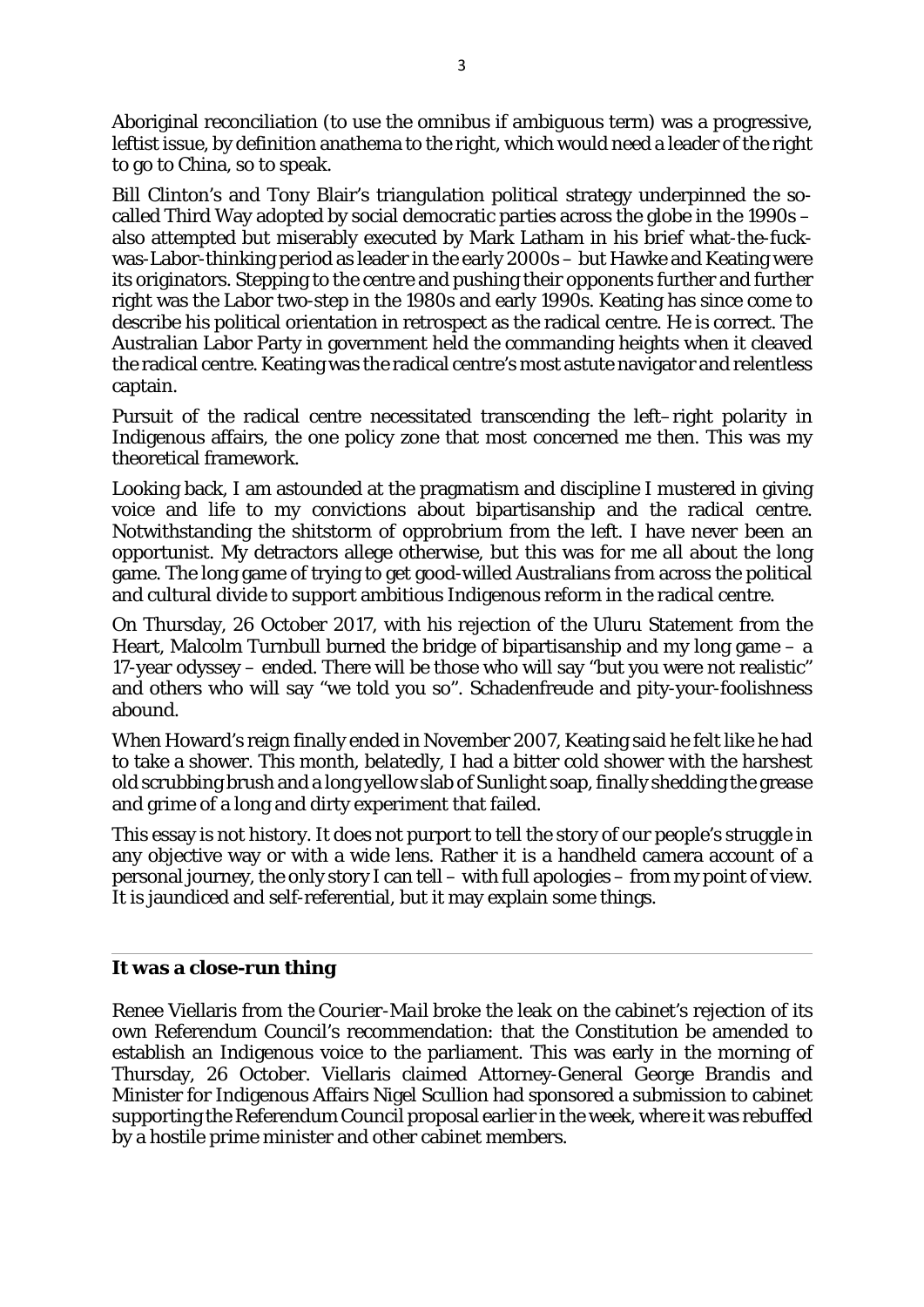I don't know whether Viellaris' report on Brandis and Scullion is accurate. If true, then it is testament to the voice proposal that it got as far as the cabinet submission. From meetings held by my colleague Shireen Morris with the attorney-general's advisers, I would not be surprised if Brandis had been open to, and perhaps even supportive of, the voice. His most senior staff were enthusiastic, and saw it as constitutionally far safer than the non-discrimination option. For them it was the most sound proposal.

On Thursday morning I sent a text to Turnbull: "PM, I've seen the *Courier-Mail* report on cabinet's rejection of the Referendum Council's recommendation. Would be good if we could talk soon as."

I received no response.

There had been rumours for weeks a cabinet submission was being prepared, but we had no idea of its timing or content. I heard of no consultations with anyone.

I had come to the conclusion that there was no pathway with Turnbull even if he supported the voice personally, which I knew he did not – despite telling Morris and me the proposal seemed sensible, and offering to help promote it, two years prior. After he became PM, all that had gone out the window. Turnbull was unable to find and prosecute a political solution to get his government on board.

In a two-day conference with close colleagues almost three weeks before, I explored a second pathway to a referendum – dubbed the "red-line road-map" in response to the whiteboard drawing that showed the current pathway in blue. This would delay the referendum to the end of the process, which would see the establishment of a voice under legislation, and the establishment of a Makarrata Commission as proposed by the Uluru Statement.

My colleagues were loath to switch to the red line without giving the blue line a concerted go. My instincts told me we had to switch. I texted Scullion: "Minister, I'd like to talk to you about an informal idea on constitutional recognition, preferably in person soon."

He usually answered. This time nothing for more than a week, but I heard through an intermediary he owed me a call.

When we spoke the following week, he said he couldn't speak about constitutional recognition because it was subject to a cabinet process. I thought it strange he wouldn't have a political conversation, but I left it.

A week later my worst fears were realised.

On the Thursday morning of the *Courier-Mail*'s story, I told colleagues that constitutional reform was in flames and we needed to see whether the red-line roadmap could pull it out of the fire. I called Scullion. He told me about the opposition within cabinet on the "inequality" of Indigenous people having a voice to parliament compared with the rest of the country. It was staggering. I thought of the people out in the red dust of Mutitjulu and these privileged, powerful, white cabinet ministers complaining about inequality. Here were the most unequal people in the country, asking for a voice in their own affairs.

Nevertheless, I explained to Scullion there was a pathway that deferred a referendum to the end of a roadmap rather than the beginning. I told him: this is what I wanted to talk to you about. He said he would see what he could do.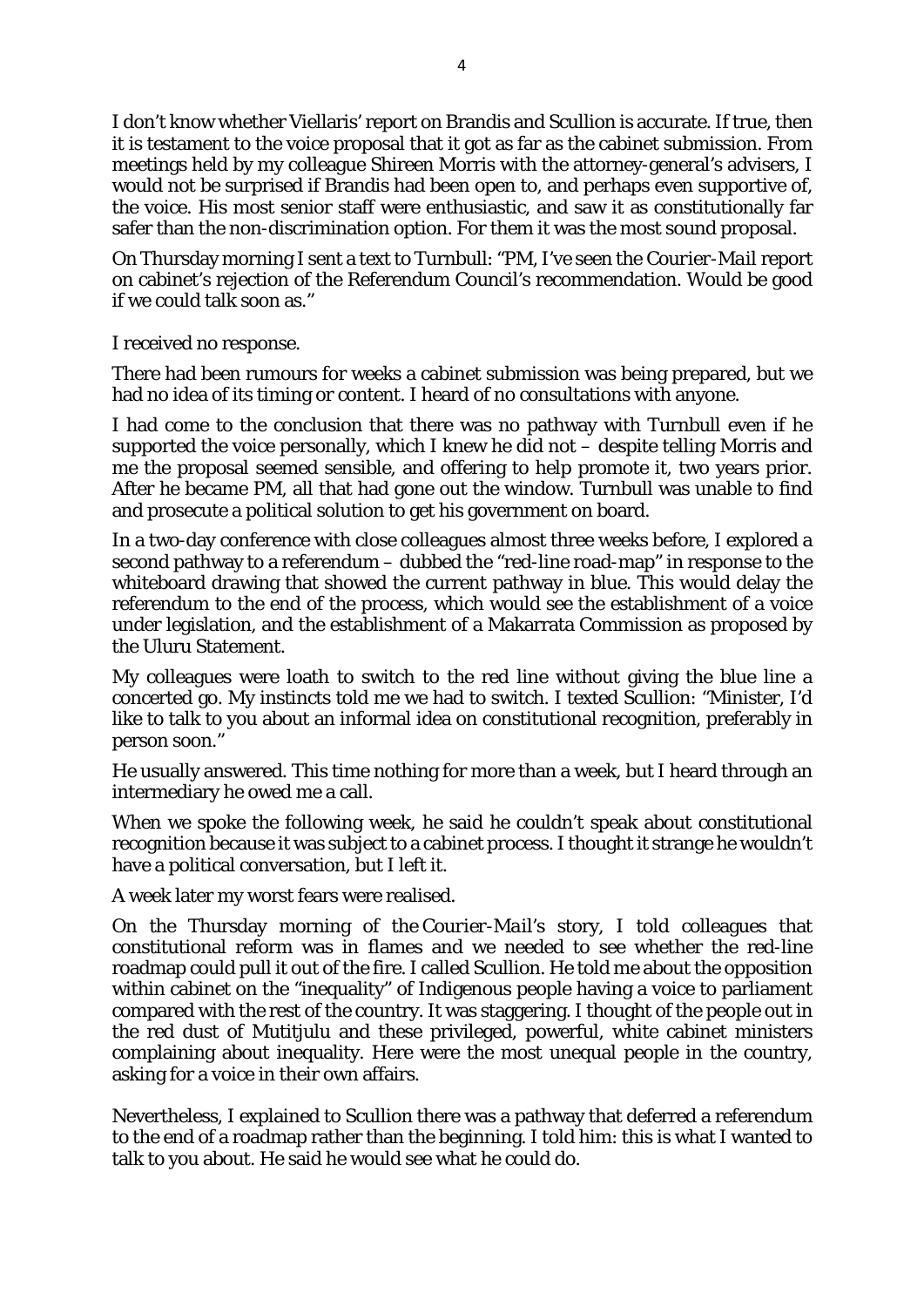But I heard nothing more from him or Turnbull.

When the statement from Turnbull, Scullion and Brandis was released on Thursday, 26 October, not only was the chance of Indigenous constitutional recognition burned to a cinder but its still-warm ashes were being scattered in the wind.

The press release is a historic document, presenting as it did on behalf of a prime minister who declined to front the Australian people. It is an egregious document, replete with self-conscious untruths and calculated misrepresentation. Its sheer dishonesty is breathtaking. The methodology of the hacks dispatched to write it is plain to understand – to win the public argument through gross misrepresentation – but the more striking thing is a prime minister's preparedness to authorise such a tawdry document to form the record of a momentous event. History will ever remind Australians that at a crucial juncture of our history the prime minister lied, and his lie was a slur on the country's most unequal people – its First Peoples.

More than a week later Turnbull finally spoke to the press and doubled down on the lie in his government's response to the Uluru Statement, that a representative voice of Indigenous peoples was "contrary to principles of equality" and a "third chamber of parliament" – this was the same proposal Turnbull supported in 2015.

The equality rhetoric was pure Institute for Public Affairs (IPA) pabulum – an unprincipled pastiche of right-wing demagoguery more redolent of the equality rhetoric of US-style corporate libertarianism than genuine philosophical liberalism. Keep this thought: liberalism, of the Adam Smith kind properly understood, applies to individual human actors in society. The vicious ideological strain of libertarianism peddled by the corporately funded IPA is primarily about *corporate*, not *individual*, liberty. From inception, the IPA was the handmaiden of its corporate backers, notoriously the old Western Mining Corporation under Hugh Morgan and his henchman Ray Evans, and venal tobacco companies insisting on the human rights of corporations rather than real humans. When they speak of liberty and freedom they mean of corporations. Adam Smith's and John Locke's sacred bones long since writhed their way out of their graveyards, with outfits like the IPA claiming philosophical descent from classical liberals.

Turnbull's incineration of Indigenous recognition was informed by these marauding orcs. The IPA prepared the torch and Turnbull lit it.

## **Recriminations**

The man is not a republican, this much I can tell you. If anyone insists he is, then Turnbull's idea of a republic is one that excludes the First Peoples of Australia as much as the current constitutional monarchy does, and one we should decline to be part of. I now remember the reason for my disinterest in Turnbull's republic.

We should have recalled this. Turnbull championed a republic that proposed symbolic recognition of Aboriginal and Torres Strait Islanders in a preamble to the Constitution. Essentially a brass plaque screwed near the front entrance of the country's constitutional structure: mere tokenism.

The minimalist model of Indigenous recognition that formed part of Turnbull's model for the republic failed at the 1999 referendum.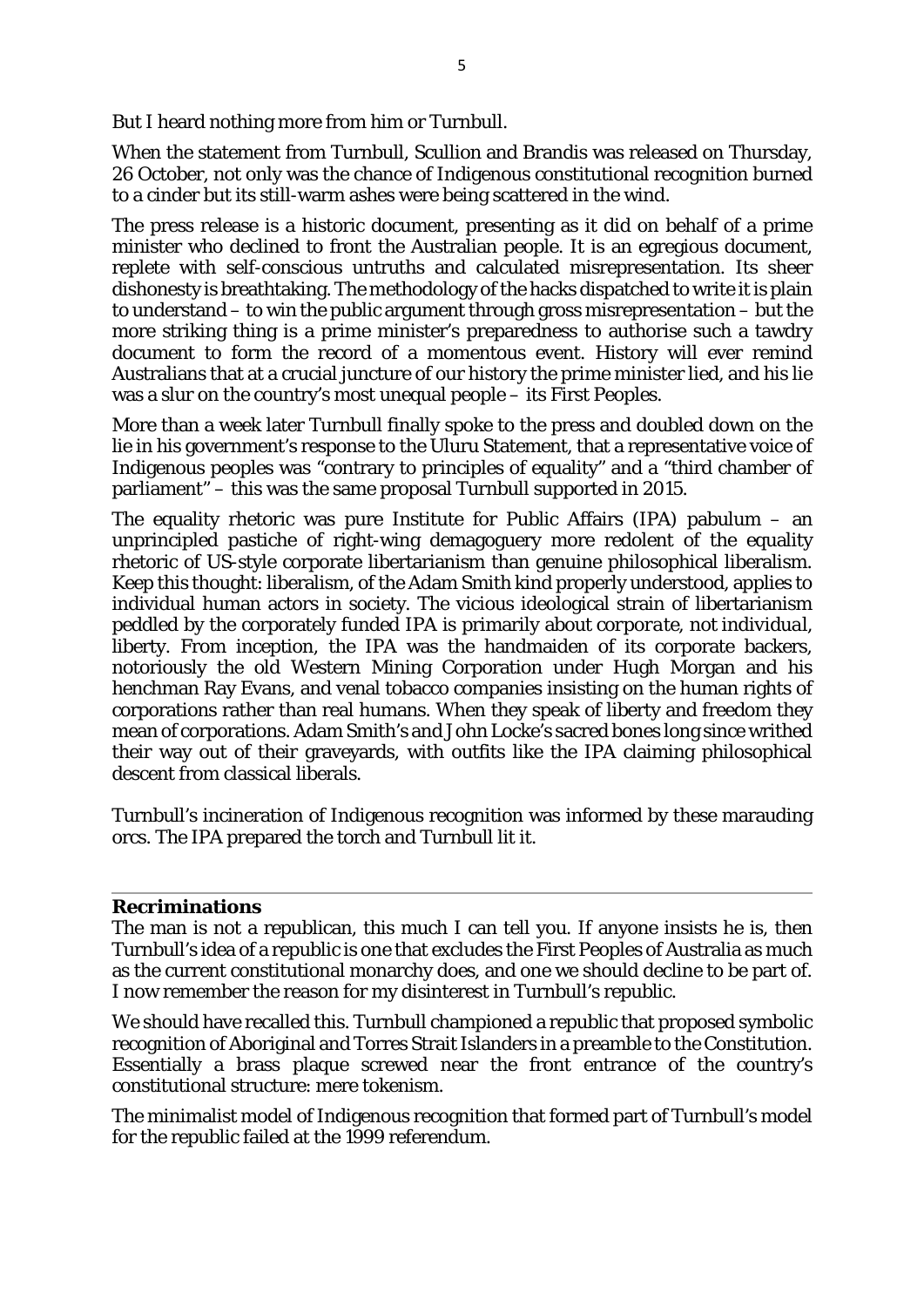And yet this is ultimately what he wanted in 2017. He wanted to reprise his 1999 failure.

"This was not what was asked for, or expected," he told the Referendum Council at a meeting in July, after the council chaired by Mark Leibler and Pat Anderson delivered its report recommending constitutional enshrinement of a voice to the parliament representing First Nations. The country's prime minister cannot even hear his own words. He appears incapable of understanding that he simply cannot say such words. He established an independent council to provide a report making recommendations for constitutional reform, and then he complains that this was not what he expected or asked for?

My notebook records him bristling about "big change", "big idea", "heroic failure", "column of smoke", and the voice being a "latecomer". He is seething and can barely conceal his fangs. The meeting concludes with the insult that the council has left him "no wiser but much better informed".

His arguments against the report are spurious, and despite the fact that I know he has heard their refutation before, he is impervious to contrary facts and arguments. It is explained that parliament would be responsible for defining the body in legislation, following usual processes of promulgating a bill. I specifically pointed out that the principle of parliamentary supremacy means the parliament determines the details of the proposed body through legislation. You can't have it both ways: insist on parliamentary supremacy and then complain the Referendum Council has not determined all of the details of the body.

He makes the argument that the Indigenous senators and MPs now in parliament are the Indigenous voice to parliament. Former NSW premier Kristina Keneally points out, with due respect to the Indigenous politicians present, that they represent their respective political parties and the seats and states that elected them. In the same way Nick Xenophon was not the voice for Greeks in the federal parliament but represented the people of South Australia.

This is how low level and, frankly, asinine the quality of Turnbull's objections are – and he has heard rational answers to all of them before. But still he persists, oblivious to rationality and the truth. He was given (and from the annotations I saw at a meeting the previous week, appeared to have closely read) a design report prepared by Shireen Morris and myself on behalf of the Cape York Institute. The report, commissioned by the Referendum Council, sets out an outline and options for what the body could look like.

I don't know how Turnbull maintains that the Indigenous voice to parliament was a "latecomer" proposal. Morris and I briefed him about it on 2 June 2015. He was the second cabinet minister briefed on the proposal, after the then prime minister, Tony Abbott.

Turnbull seems to have erased this meeting from his political memory as an inconvenient truth.

Morris and I were doing the rounds of Parliament House and had a scheduled appointment with the then minister for communications in his suite. He was dressed in a brown cardigan and drank green tea from an elegant Asian metal teapot. His chief of staff was with him, and glancing at his card I realised he must be the namesake descendant of the famous lawyer of colonial Sydney town, Richard Windeyer. I knew him instantly from Henry Reynolds' 1998 book *This Whispering in Our Hearts*.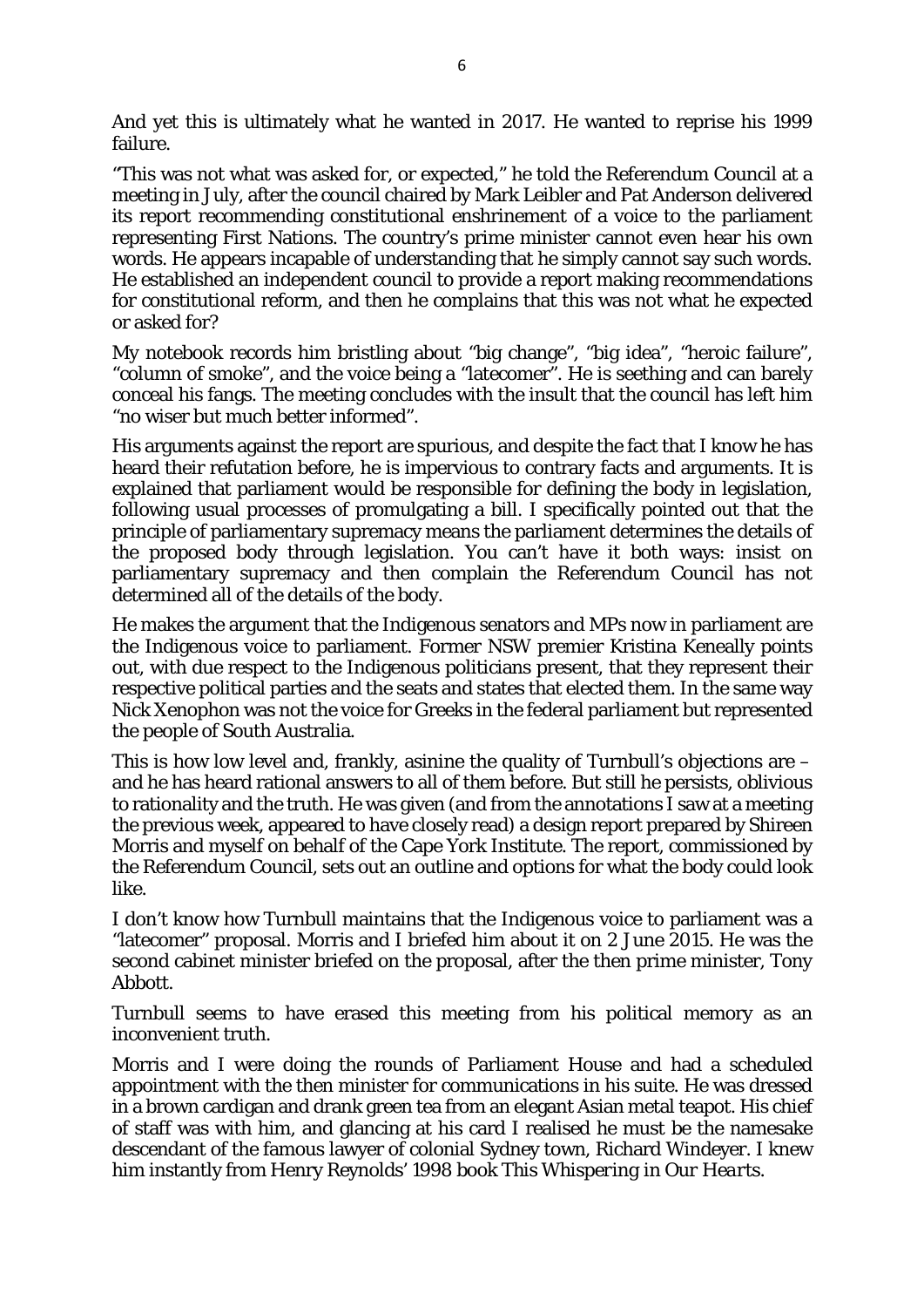The title is taken from 'On the Rights of the Aborigines of Australia', a speech Richard Windeyer made in 1842. Reynolds described it as "perhaps the most sustained and intellectually powerful attack on Aboriginal rights ever mounted in early colonial Australia". The *Sydney Morning Herald*reported:

*[W]e believe it to be the unanimous opinion of the members, that the speech of Mr Windeyer, for the negative, was the most argumentative and logical … He … distinctly proved not only that the Blacks have no right to the soil of Australia for want of settled occupancy and cultivation; but that they have no right even to the kangaroos more than we have, the game laws of England agreeing precisely with the great law of nature, that wild animals not confined by enclosure are not, and cannot be the property of any man.*

Yet Windeyer's conscience asked: "How is it that our minds are not satisfied? … What means this whispering in the bottom of our hearts?"

Windeyer was a parliamentarian and barrister. He attended the meeting that established the Aborigines' Protection Society in 1838; in the same year he defended the white stockmen in the Myall Creek trials, where seven were hanged for the massacre of up to 30 Aborigines on the Gwydir River.

His descendant was witness to our meeting with the politician who in three months would become the 29th prime minister of Australia. The Indigenous voice to the parliament was the subject of that meeting. An oversized portrait of Lucy Turnbull dominated the room, omnisciently witnessing her husband tell us the voice was "a sensible idea". He understood the objections to the non-discrimination provision proposed by the previous Expert Panel, and agreed with them.

Turnbull not only declared the proposal sensible but also agreed to host an event on constitutional recognition to help promote it in his electorate ("I like having events at a pub") . I was disconcerted by that large portrait, though. There is no shortage of great art owned by the parliament to adorn politicians' offices. What message was he sending with his choice of indiscreet spousal portraiture in a building of public democracy? It seemed more aristocratic than republican to me, a penchant for the personal good, over the public. That worry has proven correct.

Turnbull, as prime minister, has chosen to lie about his prior knowledge of the proposal for an Indigenous voice, and indeed his endorsement of it as sensible more than two years before he rejected it. Richard Windeyer's descendant and Morris are witnesses to this lie.

Turnbull supported the Indigenous voice to parliament when he was not prime minister, but then ended up calling it a "third chamber of parliament" when he was, knowing full well that was a gross untruth.

He did this because he was trapped by his political situation: devoid of capital, hostage to the conservatives whose leader he had stabbed in order to gain the prime ministership, and without the gumption to break his captivity. The truth may well be that he was never a supporter and only opportunism caused him to tell me he supported the voice in 2015 – that in his heart of hearts he wanted to re-run his 1999 failure – but my colleagues and I had also sought to leave him no room for minimalism. He capitulated his prime ministerial leadership to the man he deposed.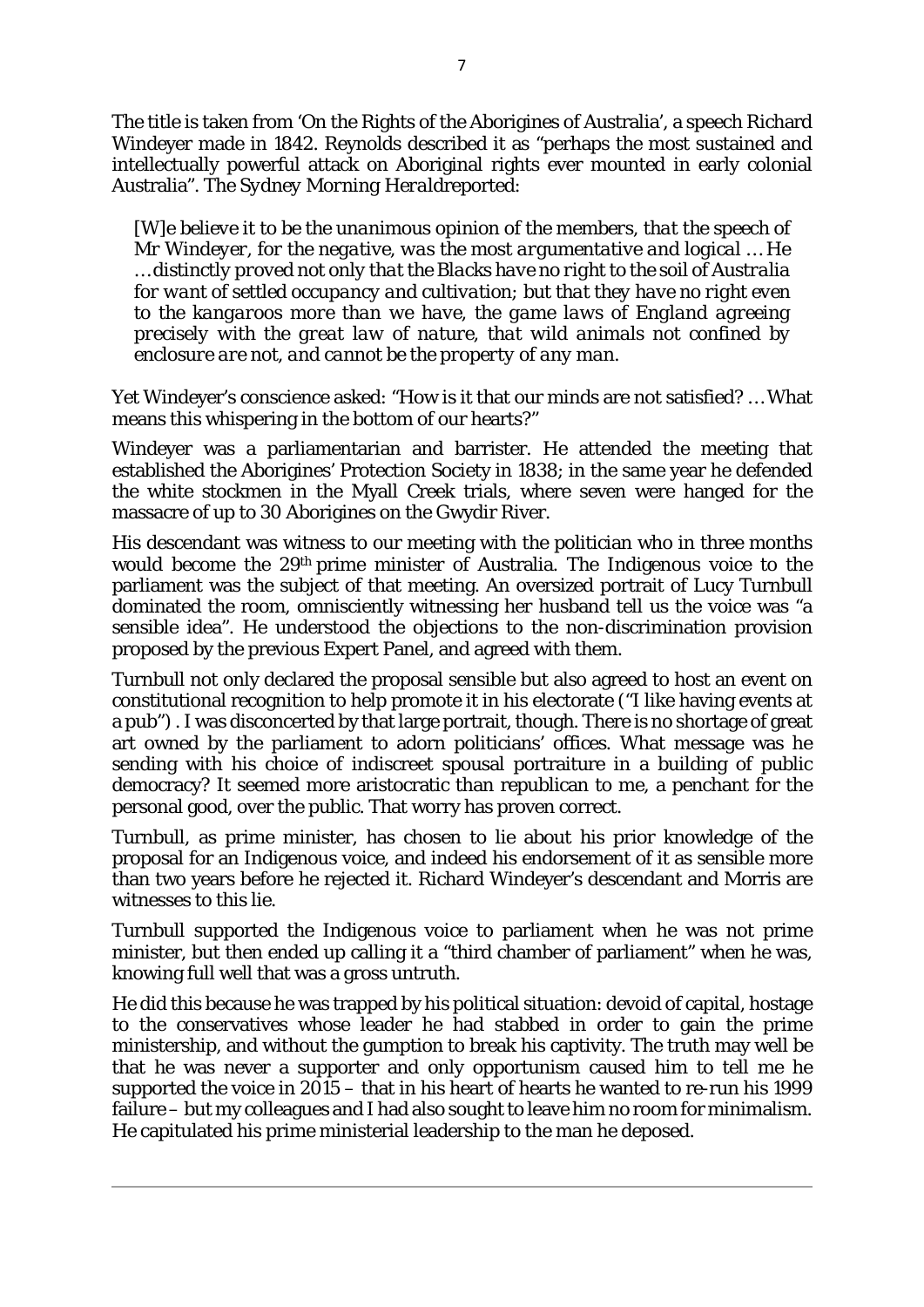Tony Abbott ended up using Indigenous recognition as a stalking horse in his campaign of vengeance against Turnbull. Minimalism was a risk before he lost the prime ministership, but became a clear and present danger following it.

Abbott turned away from ambition and principle. When he had political capital he seemed genuinely inspired by the achievements of his wife Margie's homeland of New Zealand. Abbott signalled this inspiration in his surprising speech in response to then minister Jenny Macklin's *Aboriginal and Torres Strait Islander Peoples Recognition Bill* in 2012. He said, "We only have to look across the Tasman to see how it could have been done so much better. Thanks to the Treaty of Waitangi in New Zealand two peoples became one nation."

Then he squandered his capital in one indulgent atavistic spree, deeming Prince Philip the most worthy recipient of his personally revived knighthood. Some of that capital could have been for blackfellas, for recognition. Instead it was spent on that dumbass knighthood, the fulfilment of some inconsolable fantasy about dungeons, thrones and *Downton Abbey*. A Catholic boy's nose pressed to the aristocracy's stained glass. Discuss.

Whereas previously Abbott told me his preference was for designated Aboriginal and Torres Strait Islander seats in the Senate – a simpler proposition, he wrongly thought, than the voice to the parliament – all of the indications were that he had shrunk back to extreme minimalism.

Prior to Abbott's visit to north-east Arnhem Land in September 2014, the *Australian*'s Dennis Shanahan reported that consideration was being given to the idea of designated Senate seats. This was a day after Abbott spoke about it to me, parked on the side of the highway to the Sunshine Coast to take his call. This was when I had first outlined the concept of the voice to parliament developed with constitutional conservatives. I was dismayed at Abbott's simplistic response that designated seats might be more saleable to the punters.

The next day Shanahan had floated the anonymous balloon and exploded it himself, in the same article. By the following week I was sitting with Abbott at the Garma Cultural Knowledge Centre at Gulkula with him expressing regret that today's conservatives lack compassion. Abbott had gone from designated Senate seats to a three-sentence bronze plaque in less than a week.

I sensed the huge scale of our challenge, but nevertheless we had to keep going.

In the end Tony Abbott proved, like Turnbull, to be an opportunist. Not a conservative. One of the devisers of the voice-to-the-parliament proposal was the lawyer and philosopher Damien Freeman, principal author of the recent book *Abbott's Right*. Indeed, it was Abbott who initially encouraged Freeman to work with us to forge common ground – back when he was feeling ambitious. We found common ground, and Freeman established with Liberal MP Julian Leeser the conservative organisation Uphold & Recognise, dedicated to Indigenous constitutional recognition via the voice to parliament. Freeman is a true conservative. But Abbott moves from conservative to reactionary according to what suits him at the time.

Despite a number of discussions since his descent to the backbench, with me and also Freeman and others, Abbott declined to publicly state his position. Which meant Turnbull knew he would be stalked on this issue as much as any other. Then, during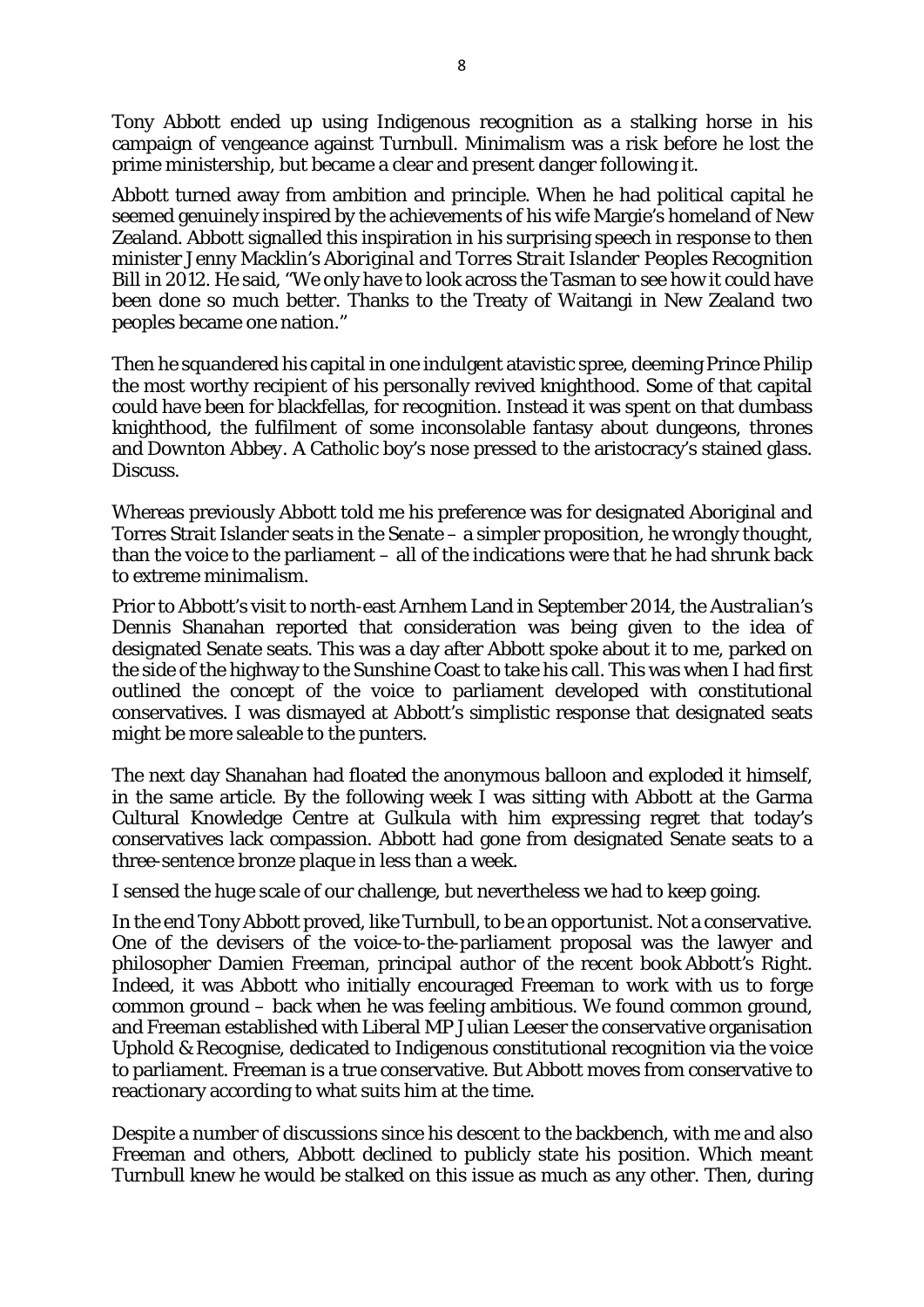the dialogues and after the Uluru convention, Abbott told Freeman, as well as Shireen Morris and me, that he was not opposed to the voice proposal, but he made no public statement.

Abbott finally revealed his position following Turnbull's rejection of the Uluru Statement and the Referendum Council's recommendation, stating on Facebook:

*In my judgment, the government has made the correct decision not to proceed with the establishment of a separate, constitutionally entrenched body to represent Indigenous people …*

*I know that this decision will disappoint many fine Australians, especially those who put so much work into the "From the Heart" statement, but am sure that it's right for our long-term national unity.*

It turned out neither man was worthy of their ambitions. Their ambitions they held only for themselves and not for the country.

## **Don't look back in anger**

This essay is in part a meditation on anger and political crusade.

The title of DA Pennebaker's documentary about Bob Dylan's tour of England in 1965, *Don't Look Back*, has been looping through my mind. I am full of regrets.

About the years of work on the part of so many people. The hope we urged from our people. At the optimism we told our mobs we should have. That we needed to turn up and make our destiny. At the light we saw on the horizon. I had been one of those urging this work and hope.

About the mistakes I made. Litanies of them. They can't all be offset against other people's mistakes and miscalculations and the thousand things that were done, the million things that were not done. I take responsibility for my fuck-ups and misplaced faith.

Anger is for the future, not the past. Anger for the past is corrosive and burns hope. Only anger to action makes sense: this is anger for the right. Righteous anger at injustice is the fuel for future justice. Otherwise we just retire to lives of relaxation and comfort while anger destroys our people from within.

This agenda will not die. It is the agenda for the future. This setback at the hands of these two people who never lived up to the leadership they sought is not our destiny.

## **From bipartisanship to partisanship**

The radical centre is still the place to hunt. What I have learned is that only those with power can take the country to the radical centre. Activists on the outside can advocate for the brilliant centre but only those who command the structures of power can cause the tectonic shifts.

My critique of progressive thinking still holds. The leftist confusion of ends and means still remains. We share the end of social justice, but the means by which that justice is secured is still the subject of dispute.